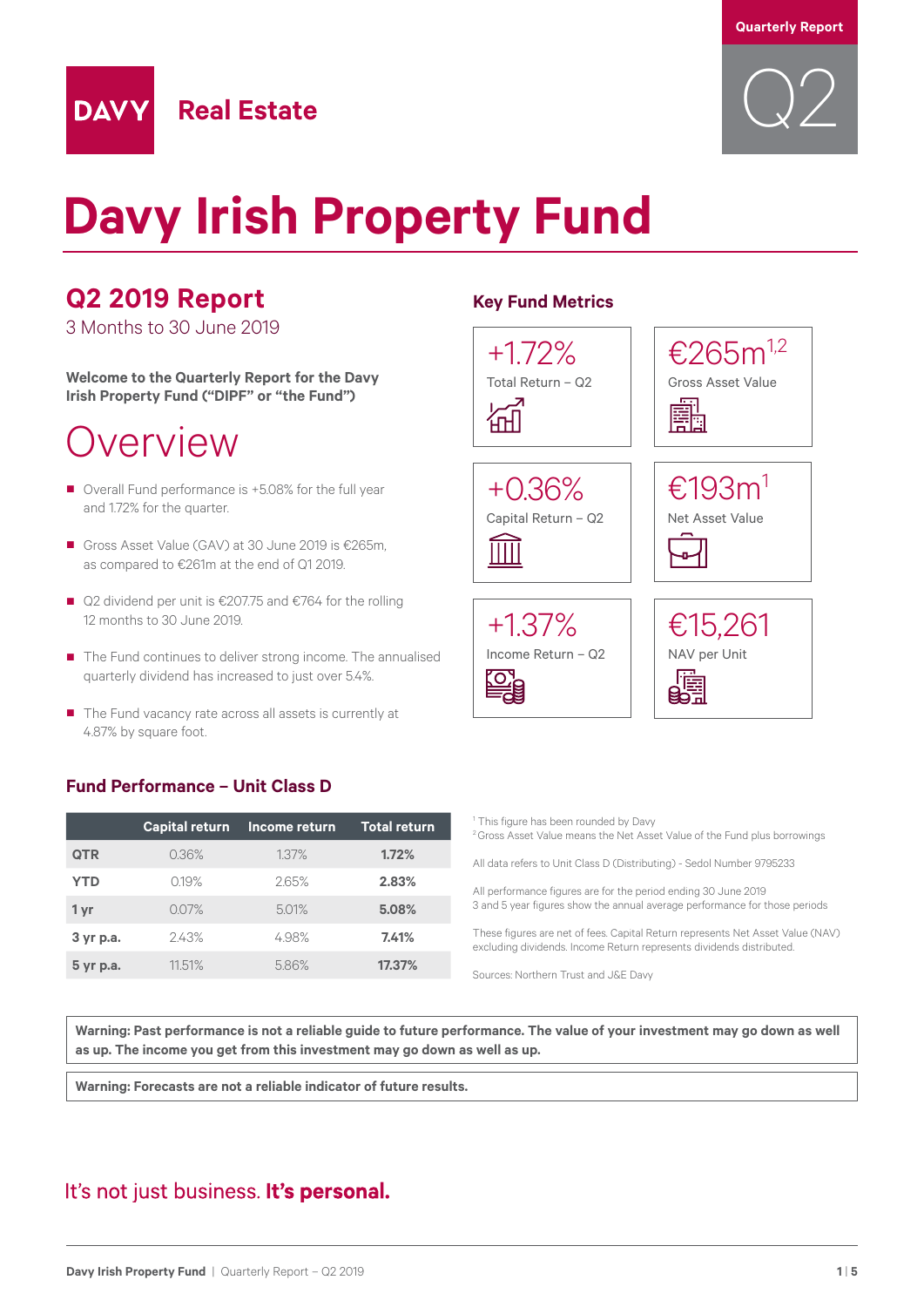# Performance

The Fund's bid unit price at 30 June 2019 was €15,261. This reflects an increase of 0.36% in the unit price of the Fund for the quarter. The distribution yield for the quarter was 1.37% giving a total return of 1.72% for the quarter.

During the quarter the capital value of assets in the portfolio was up marginally at 0.09% with retail valuations down 1.1% quarter on quarter being offset by an increase in the capital values of the office assets. The ERV (Estimated Rental Value) for 20 on Hatch increased in line with rental terms issued on the Ground Floor resulting in continued strong performance from that asset. Yield compression in pockets of Dublin 4 resulted in the value of Percy Place increasing.

While the footfall at Nutgrove Shopping centre is currently down 2.9% year on year, the average spend per visit in the centre appears to be up. This footfall trend that we are seeing across other shopping centres may be attributed to higher macro employment levels, leaving people with less time to shop but spending more money each time they visit. This combined with strong tenant trading numbers indicates that the Centre will continue to drive value for the unitholders.

DIPF won the MSCI European Property Investment Award 2018 which was awarded for achieving the highest total return relative to the MSCI benchmark annualised over the 3 years to December 2017.

### **Fund Performance – 2014 to 2018**

| <b>MSCI</b> |  |
|-------------|--|
|-------------|--|

### **European Property Investment Awards WINNER 2018**

The unit prices for the Fund are published and updated monthly on our website at **www.davy.ie/real-estate/dipf**

|                       | 2014              | 2015  | 2016  | 2017 | 2018 |
|-----------------------|-------------------|-------|-------|------|------|
| <b>Capital Return</b> | 33.1%             | 20.7% | 8.7%  | 0.8% | 2.3% |
| Income Return         | $\qquad \qquad -$ | 3.6%  | 4.7%  | 4.5% | 4.8% |
| <b>Total Return</b>   | 33.1%             | 24.3% | 13.4% | 5.4% | 7.1% |

These figures are net of fees and represent calendar year performance for unit class D. Capital Return represents Net Asset Value (NAV) excluding dividends. Income Return represents dividends distributed. Source: Northern Trust & J&E Davy

# Top 3 Holdings

#### **Nutgrove Shopping Centre**



| <b>Size</b>   | 111,000 sq ft               |  |
|---------------|-----------------------------|--|
| Ownership 67% |                             |  |
| Tenants       | Multi Tenanted. Anchored by |  |
|               | Tesco, Dunnes and Penneys   |  |
| <b>WAULT</b>  | 6 Years                     |  |

### **20 On Hatch**



**Size** 44,000 sq ft Ownership 100% Tenants MetLife, Medtronic WAULT 6.52 Years

**Percy Place**



**Size** 36,000 sq ft Ownership 75.91% Tenants Multi Tenanted WAULT 9.55 Years

**WARNING: Past performance is not a reliable guide to future performance. The value of your investment may go down as well as up. This product may be affected by changes in currency exchange rates.**

**WARNING: Forecasts are not a reliable indicator of future results.**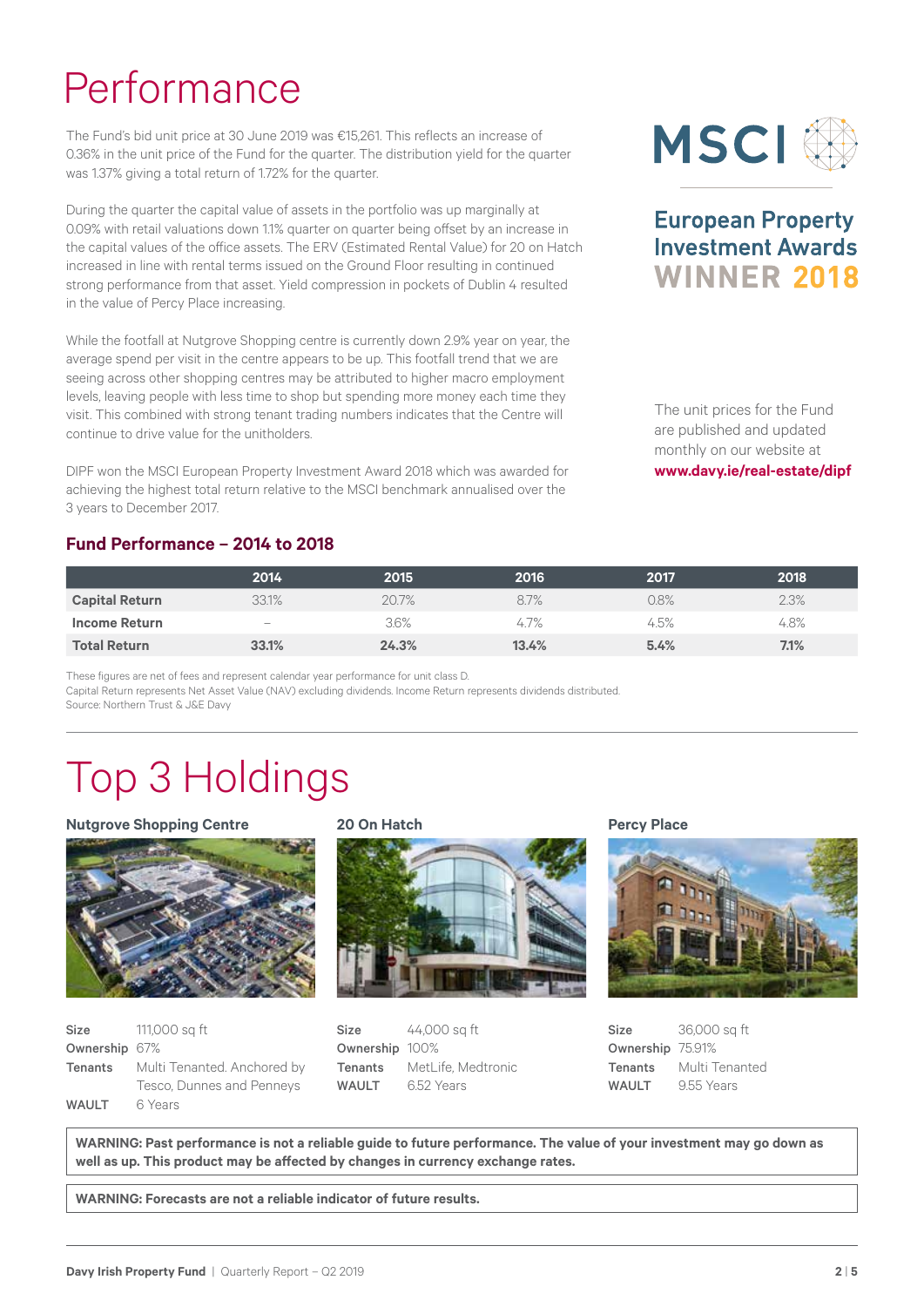# Fund Activity

#### **Office**

We have issued terms for the Ground Floor of 20 on Hatch. The headline rate was strong and after the Metlife lease extension last summer, 10-year term for the ground floor secures long-term income for the Fund from one of its premium assets.

During the quarter our Investment Management Team negotiated an early surrender of the Londis at 68 O'Connell Street as we had strong interest in the space from Claddagh Jewellers. 10-year term significantly extends the contracted income period for that asset and is another demonstration of asset management driving Fund value. Claddagh Jewellers is a sitting tenant of our unit at 2 Grafton Street. Our ongoing relationship with them provides our Investment Management Team with an understanding of the Claddagh's growth objectives and allowed us to accommodate this within the portfolio's assets.



▲ 20 on Hatch, Dublin

**Key Metric:** 7.0 years

WAULT\*

## **Distributions**

The distribution of net Q2 Income was declared at the end of the quarter and will be distributed during July. This distribution equates to €207.75 per unit and brings the income distributed for the rolling 12-month period to €764 per unit or 5.01%.

In January 2018, the Fund introduced a scrip share class. This class is for investors who would prefer not to receive cash distributions but receive additional units to the same value instead. There has been strong demand for this non-distributing unit share from both existing investors who have elected to switch unit class and from new investors into the Fund.



All data correct as at 30 June 2019 Source: J&E Davy unless otherwise stated All data refers to Unit Class D (Distributing) - Sedol Number 9795233

Source Net Asset Value NAV - Northern Trust \*WAULT = weighted average unexpired lease term Vacancy Rate by Value of the Fund

**Warning: Past performance is not a reliable guide to future performance. The value of your investment may go down as well as up. If you invest in this product, you may lose some or all of the money you invest.**

**Warning: Forecasts are not a reliable guide to future performance.**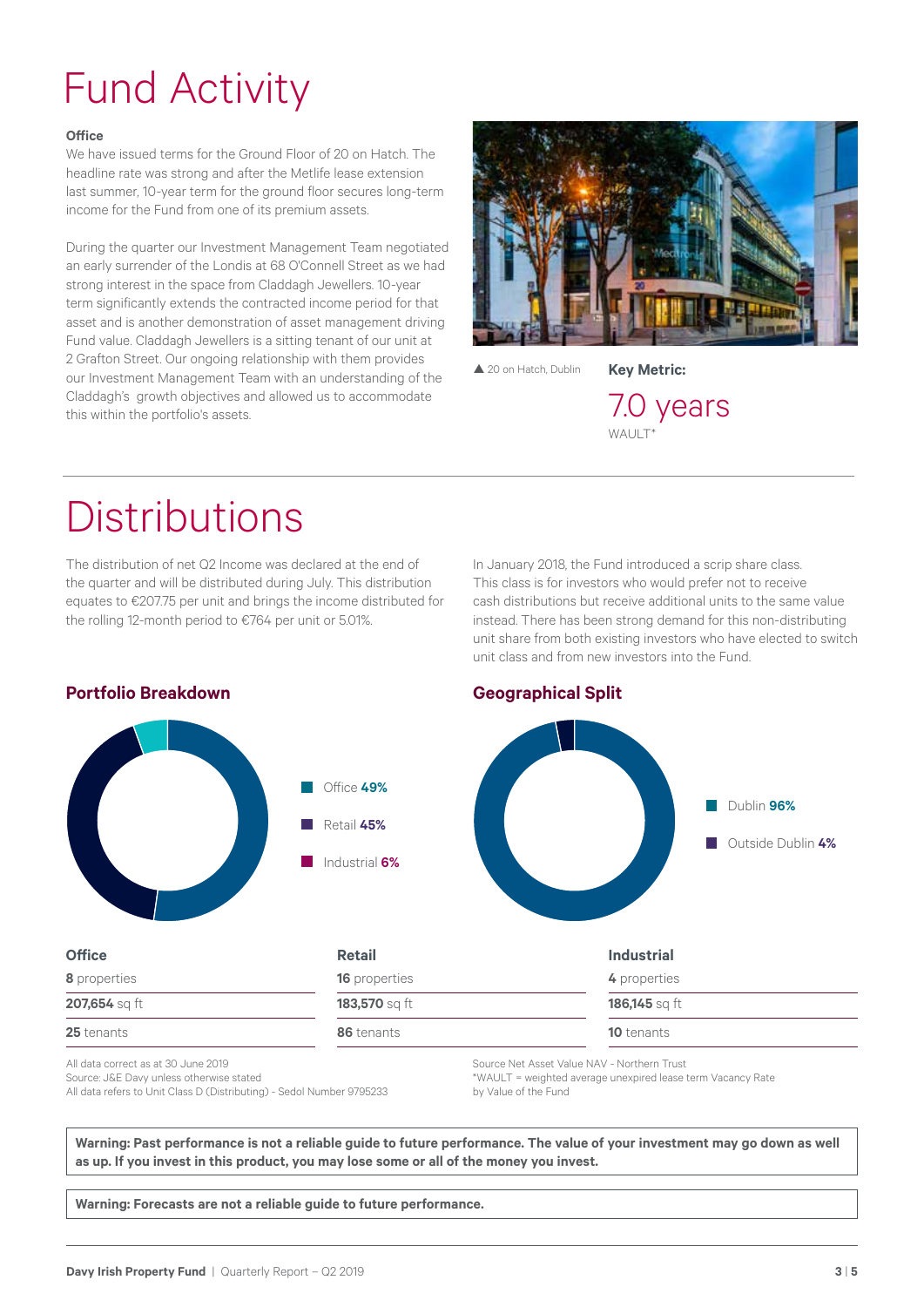# Omni-channel retail strategy

The relentless march of technology has transformed almost everything about the way we lead our lives. Only death and taxes, those stubborn outliers, remain impervious to the business of disruption.

One of the aspects of the day-to-day that has evolved beyond all recognition is the concept of retail shopping. The very word 'shopping' seems almost quaint in the galloping digital age; a throwback to the idea of a weekly ritual or occasional treat. Really, who goes shopping these days?

Actually, most of us do. Still! Like so much else, we just do it differently. In the past two decades, the retail sector has shifted from online to multi-channel – more options to maximise revenue and drive customer loyalty – and again to the current trend of omni-channel strategy.

Omni-channel is an integrated approach to the holy trinity of retail marketing, sales and service, designed to ensure a consistent customer experience regardless of how that customer is interacting with the brand.

Whether it's by mobile device, desktop, any social channel, telephone, or of course within the physical store, the consumer gets the same 'feeling'; the experience is seamless across all brand touchpoints.

Apple is one of the brands getting the most out of an omnichannel approach, with an acclaimed mobile app that works in tandem with its Irish network of stores and resellers to cover all retail bases. The app does not merely help to drive footfall, it also works to enrich the brand experience when customers are in the physical store.

Of course, omni-channel means different things to different retailers. From a real estate perspective, however, we are seeing traditional retail spaces being used and leveraged in new and different ways.

#### **The rise of the in-store 'experience'**

With so many browsing and purchasing options, there is often very little need for people to physically set foot in a store. Savvy

retailers are therefore creating different, distinct events and experiences to help drive footfall.

Brown Thomas, for example, has launched a range of themed afternoon tea events to deepen the retail experience. Shoppers at the flagship Dublin outlet can join a Veuve Clicquot-inspired afternoon tea while in Cork, the Whittard branch recently offered an intriguing Alice in Wonderland-themed experience.

This type of event can reinforce long-standing brand values while giving customers an opportunity to see that brand in a whole new light. A yoga class in your favourite department store. A barista course in your go-to shoe shop. An organic, zero-alcohol beer tasting at your local health food store.

#### **Maintaining investment returns**

For hard-nosed, bricks-and-mortar investors, the common denominator in the examples listed here is obvious: physical space.

Retailers still need that space to innovate and diversify; consumers still need somewhere they can see and touch a brand and its products – even if they are ambivalent on the idea of purchasing. (In any case, research has shown again and again that retail shopping drives online purchasing and vice-versa.)

Like many other industries, the retail sector is changing at a mind-boggling pace. There are challenges galore. However, while the concept of 'the shop' may be on the way out, the concept of shopping is here to stay – and for most retailers, physical space is still a necessity.

As retailers embrace technology and the evolving needs of their customers, the real estate industry must also evolve, not only to understand the changing landscape but to maintain investment returns now and into the future.

For real estate investors, the retail sector's adaptation of omnichannel strategies provides the opportunity to continue to drive value for physical retail real estate. As part of a balanced, diversified real estate portfolio, there is still plenty of life in retail property into the future.

### **Annualisation**

|                     | Dec 2014 | Dec 2015 | <b>Dec 2016</b> | Dec 2017 | Dec 2018 |
|---------------------|----------|----------|-----------------|----------|----------|
| <b>Total Return</b> | 36.2%    | 31.8%    | 15.0%           | 7.5%     | 8.9%     |
| Source: MSCI        |          |          |                 |          |          |

Source Date: December 2018

Number above represent annualised total returns gross of fees

**Warning: Past performance is not a reliable guide to future performance. The value of your investment may go down as well as up. The income you get from this investment may go down as well as up.**

**Warning: Forecasts are not a reliable guide to future performance.**